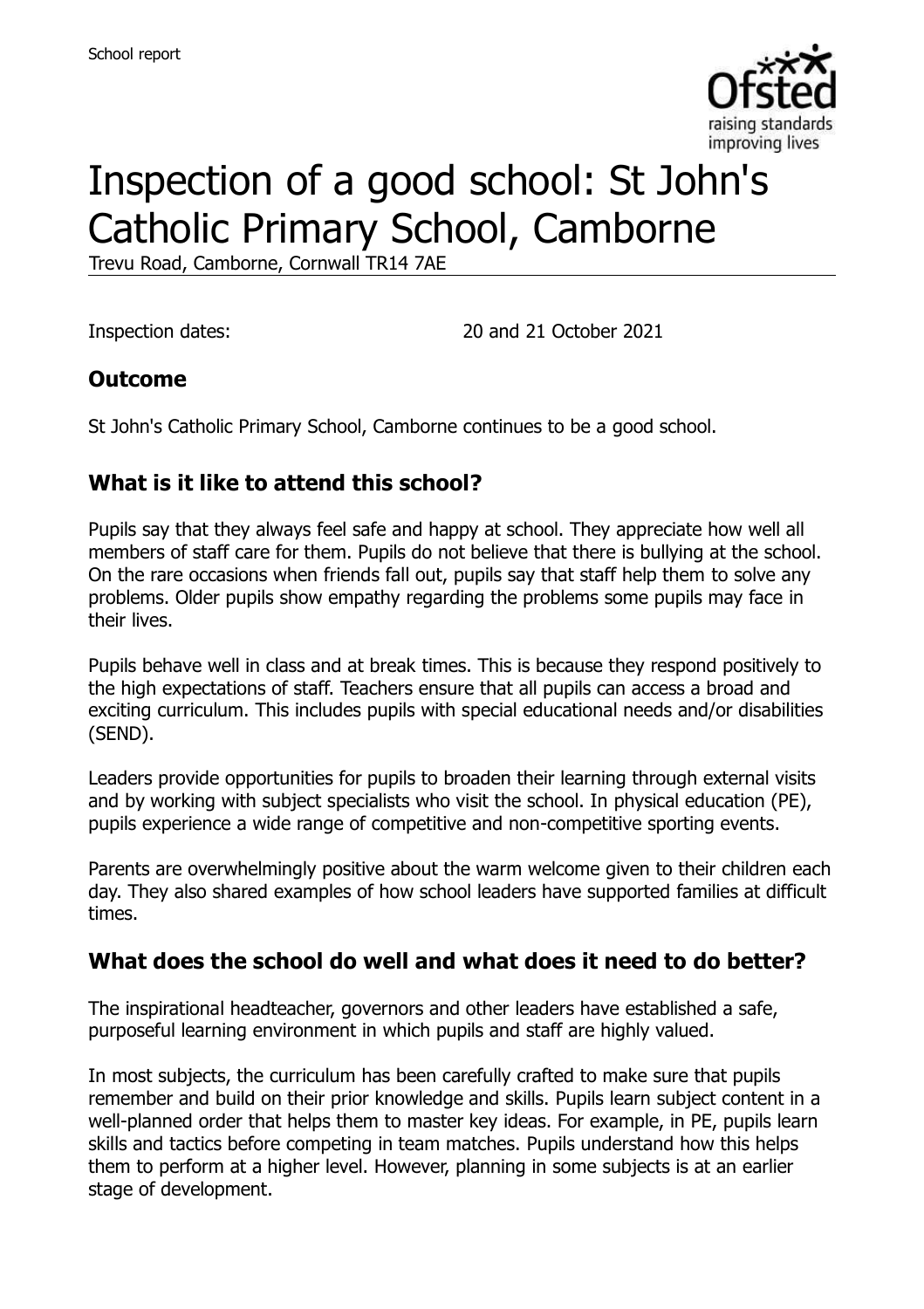

Teaching is adapted effectively to support pupils who struggle with new learning. Teachers understand pupils' needs, and the strategies they use help pupils to develop their understanding of the curriculum.

Pupils with SEND are making good progress because they are supported by experienced staff who know when and when not to offer help. This is enabling the pupils to grow in self-confidence and take ownership of their learning.

Leaders have ensured that provision in early years has improved significantly since the previous inspection. The learning areas have been transformed to offer excellent opportunities for children to develop in all areas of learning. All activities are purposeful. For example, during the inspection, children were learning the names of threedimensional shapes by building robots made from cylinders, cuboids and spheres.

The teaching of reading is effective. Children learn phonics from their first day in Reception. The well-structured plans for reading ensure that most pupils move quickly through the phonics programme and learn to read fluently before they leave key stage 1. Pupils throughout the school practise the sounds they have learned by using carefully selected reading books. Older pupils can describe a wide range of authors and compare writing styles.

The mathematics curriculum is sequenced well and teaching successfully enables pupils to build on their prior knowledge and skills. Teaching equips pupils with essential knowledge that they use to solve challenging mathematical problems. For example, Year 6 pupils could solve complex fraction problems quickly and accurately because they had mastered key knowledge, such as their times tables.

Subjects also foster pupils' spiritual, moral, social and cultural development. This is reflected in the views shared by pupils. Pupils are confident to debate issues connected to relationships and health. They display mature views on racism and discrimination.

#### **Safeguarding**

The arrangements for safeguarding are effective.

Staff know pupils well and this helps them to identify pupils who may need help or are at risk. Pupils say that they feel safe and they know adults that they can turn to for help. Pupils know how they can stay safe, including when online.

Staff are well trained and know what to do if they are concerned about a pupil. All staff use the school's reporting system to log concerns. The trust provides excellent support for safeguarding and monitors concerns to identify patterns or areas requiring additional resources.

Leaders make sure that appropriate checks are made on new staff and recruitment procedures are managed well.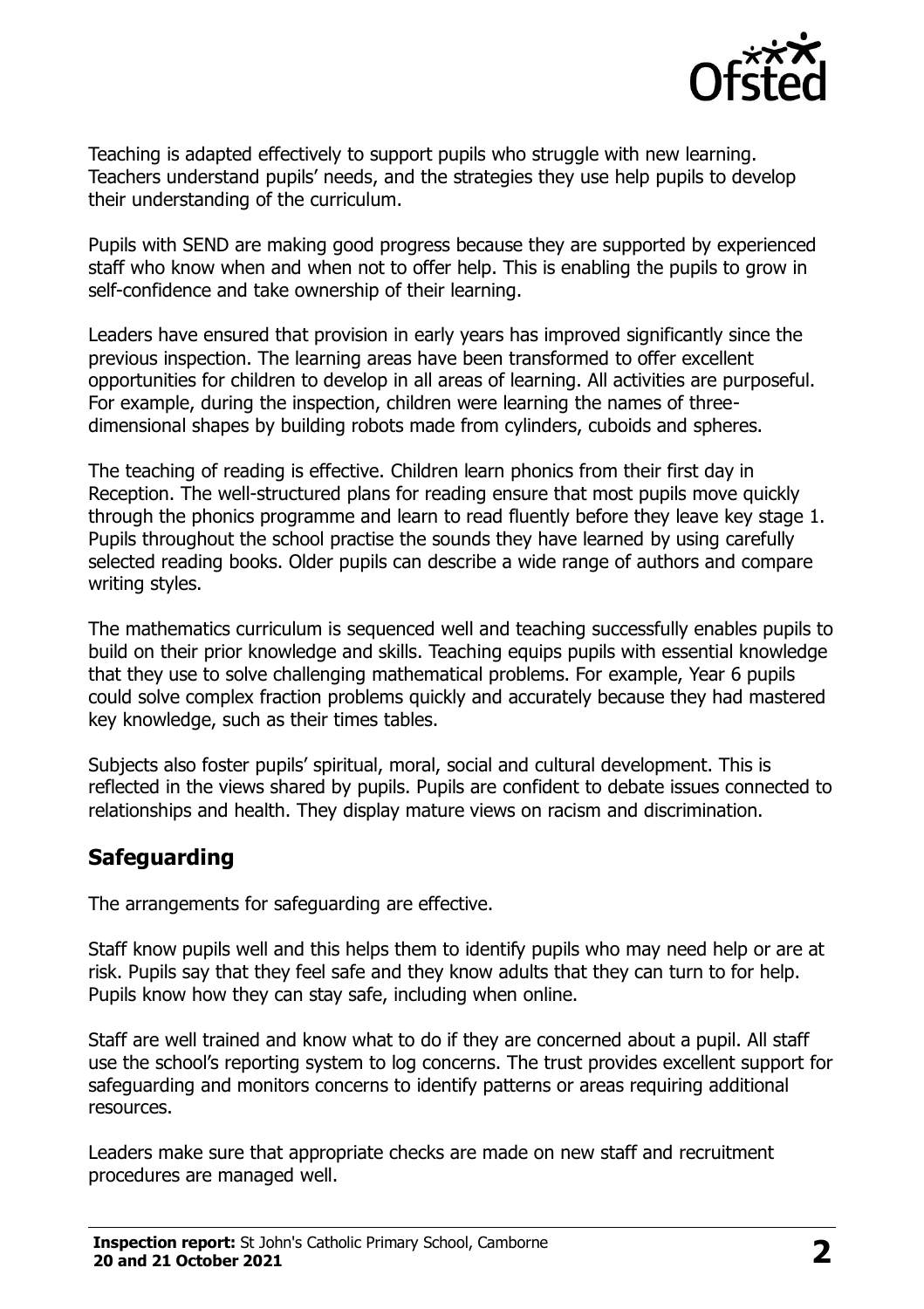

# **What does the school need to do to improve?**

# **(Information for the school and appropriate authority)**

■ The planning of the curriculum in some subjects is at an earlier stage of development. Where this is the case, pupils' understanding of essential subject content is variable. Leaders need to ensure that the curriculum helps pupils to learn and remember more across the full range of subjects.

#### **Background**

When we have judged a school to be good, we will then normally go into the school about once every four years to confirm that the school remains good. This is called a section 8 inspection of a good or outstanding school, because it is carried out under section 8 of the Education Act 2005. We do not give graded judgements on a section 8 inspection. However, if we find evidence that a school would now receive a higher or lower grade, then the next inspection will be a section 5 inspection. Usually this is within one to two years of the date of the section 8 inspection. If we have serious concerns about safeguarding, behaviour or the quality of education, we will deem the section 8 inspection as a section 5 inspection immediately.

This is the first section 8 inspection since we judged the school to be good in October 2016.

#### **How can I feed back my views?**

You can use [Ofsted Parent View](https://parentview.ofsted.gov.uk/) to give Ofsted your opinion on your child's school, or to find out what other parents and carers think. We use information from Ofsted Parent View when deciding which schools to inspect, when to inspect them and as part of their inspection.

The Department for Education has further [guidance](http://www.gov.uk/complain-about-school) on how to complain about a school.

If you are the school and you are not happy with the inspection or the report, you can [complain to Ofsted.](https://www.gov.uk/complain-ofsted-report)

# **Further information**

You can search for [published performance information](http://www.compare-school-performance.service.gov.uk/) about the school.

In the report, ['disadvantaged pupils'](http://www.gov.uk/guidance/pupil-premium-information-for-schools-and-alternative-provision-settings) refers to those pupils who attract government pupil premium funding: pupils claiming free school meals at any point in the last six years and pupils in care or who left care through adoption or another formal route.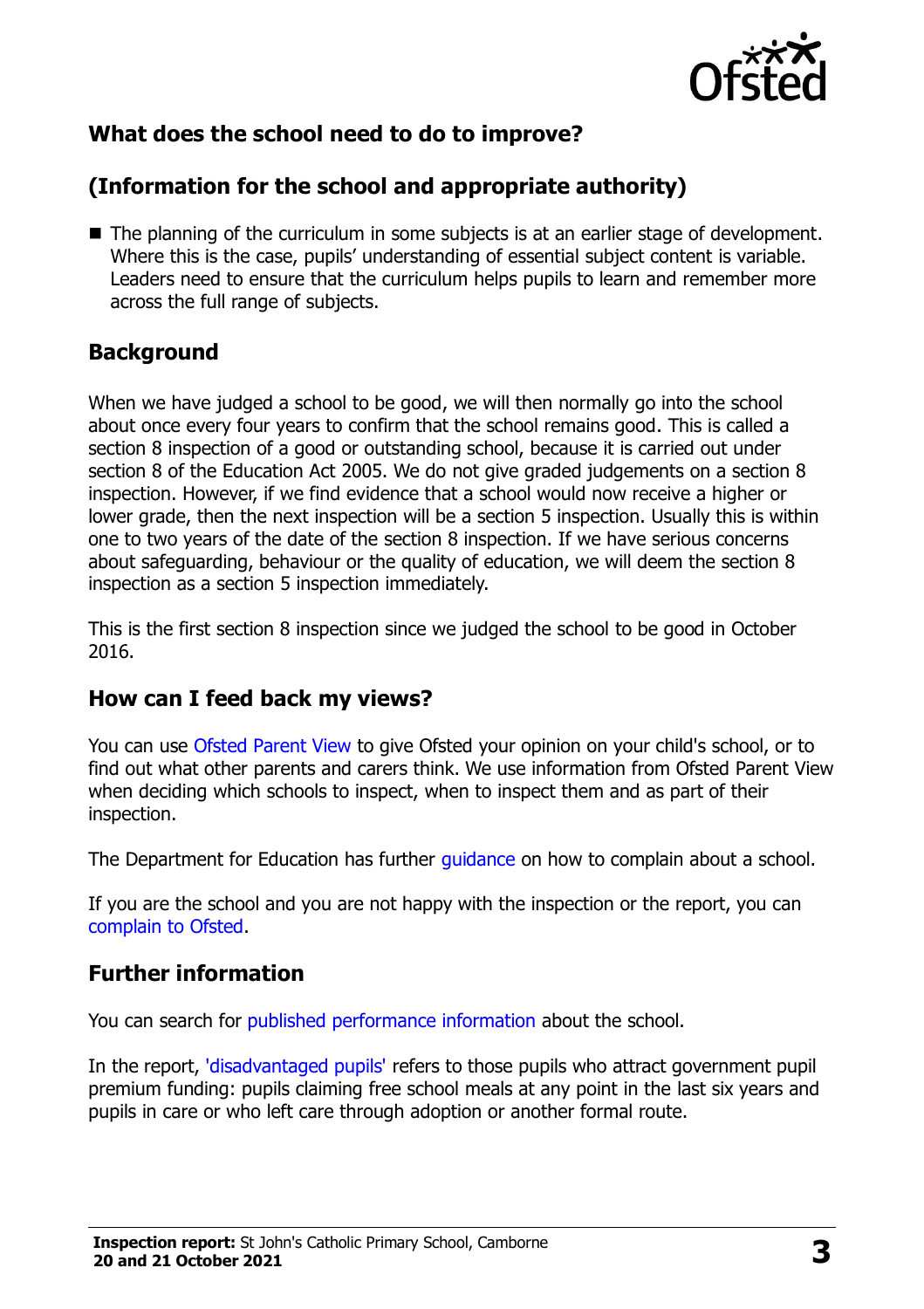

#### **School details**

| Unique reference number                            | 140763                                                               |
|----------------------------------------------------|----------------------------------------------------------------------|
| <b>Local authority</b>                             | Cornwall                                                             |
| <b>Inspection number</b>                           | 10206971                                                             |
| <b>Type of school</b>                              | Primary                                                              |
| <b>School category</b>                             | Academy converter                                                    |
| Age range of pupils                                | 4 to 11                                                              |
| <b>Gender of pupils</b>                            | Mixed                                                                |
| <b>Gender of pupils in sixth-form</b><br>provision | Mixed                                                                |
| Number of pupils on the school roll                | 171                                                                  |
| <b>Appropriate authority</b>                       | Board of trustees                                                    |
| <b>Chair of trust</b>                              | <b>Andy Nicholls</b>                                                 |
| <b>Headteacher</b>                                 | Nichola Teixeira                                                     |
| Website                                            | www.st-johns.cornwall.sch.uk/                                        |
| Date of previous inspection                        | 11 and 12 October 2016, under section 5 of<br>the Education Act 2005 |

#### **Information about this school**

- St John's Catholic Primary School is smaller than the average-sized primary schools and is part of the Plymouth CAST multi-academy trust. The trust has 36 primary and secondary schools serving the Catholic Diocese of Plymouth.
- The proportions of disadvantaged pupils, pupils with special educational needs and pupils with an education, health and care plan are similar to those found nationally.
- The school does not use any alternative provision.

# **Information about this inspection**

The inspector carried out this inspection under section 8 of the Education Act 2005.

■ This was the first routine inspection that the school had received since the COVID-19 pandemic began. The inspector discussed the impact of the pandemic with school leaders and has taken that into account in his evaluation.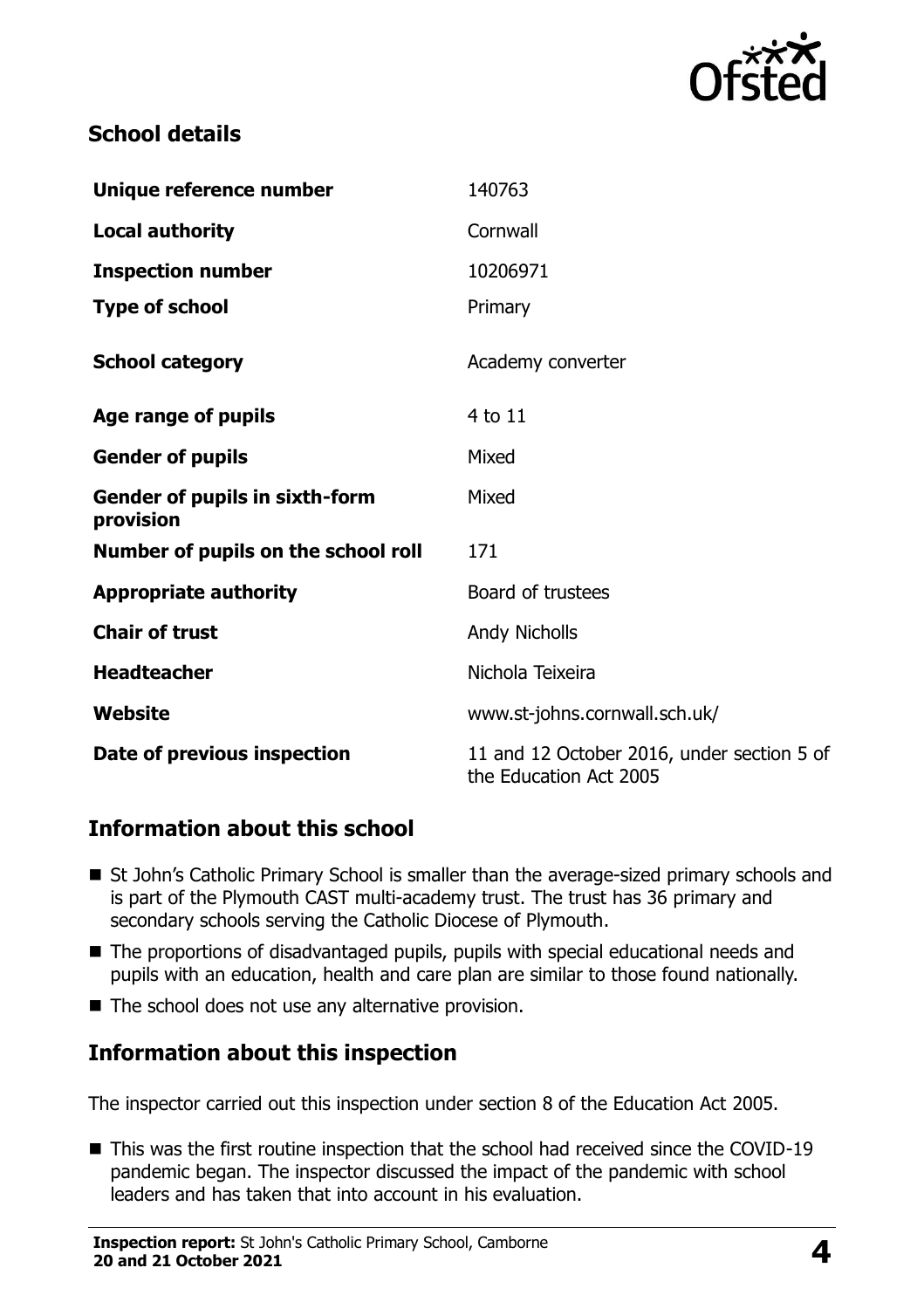

- The inspector met with senior and subject leaders, including the headteacher who is also the deputy designated safeguarding lead. The inspector reviewed recent referrals and met with the special educational needs coordinator. He spoke with the chair of governors via telephone.
- The inspector met with the education and standards manager from the trust, and the trust chief executive officer and director of education attended the feedback meeting.
- The inspector carried out deep dives in these subjects: early reading, mathematics and PE. This included meetings with subject leaders, visiting lessons, scrutinising pupils' work and meetings with teachers and pupils.
- The inspector analysed 20 responses to Parent View, Ofsted's online survey. He also analysed feedback from the staff survey.
- The inspector analysed school documentation, including leaders' plans for improvement, policies and procedures and safeguarding documentation.

#### **Inspection team**

Paul Hodson, lead inspector **Conservative Conservation** Ofsted Inspector